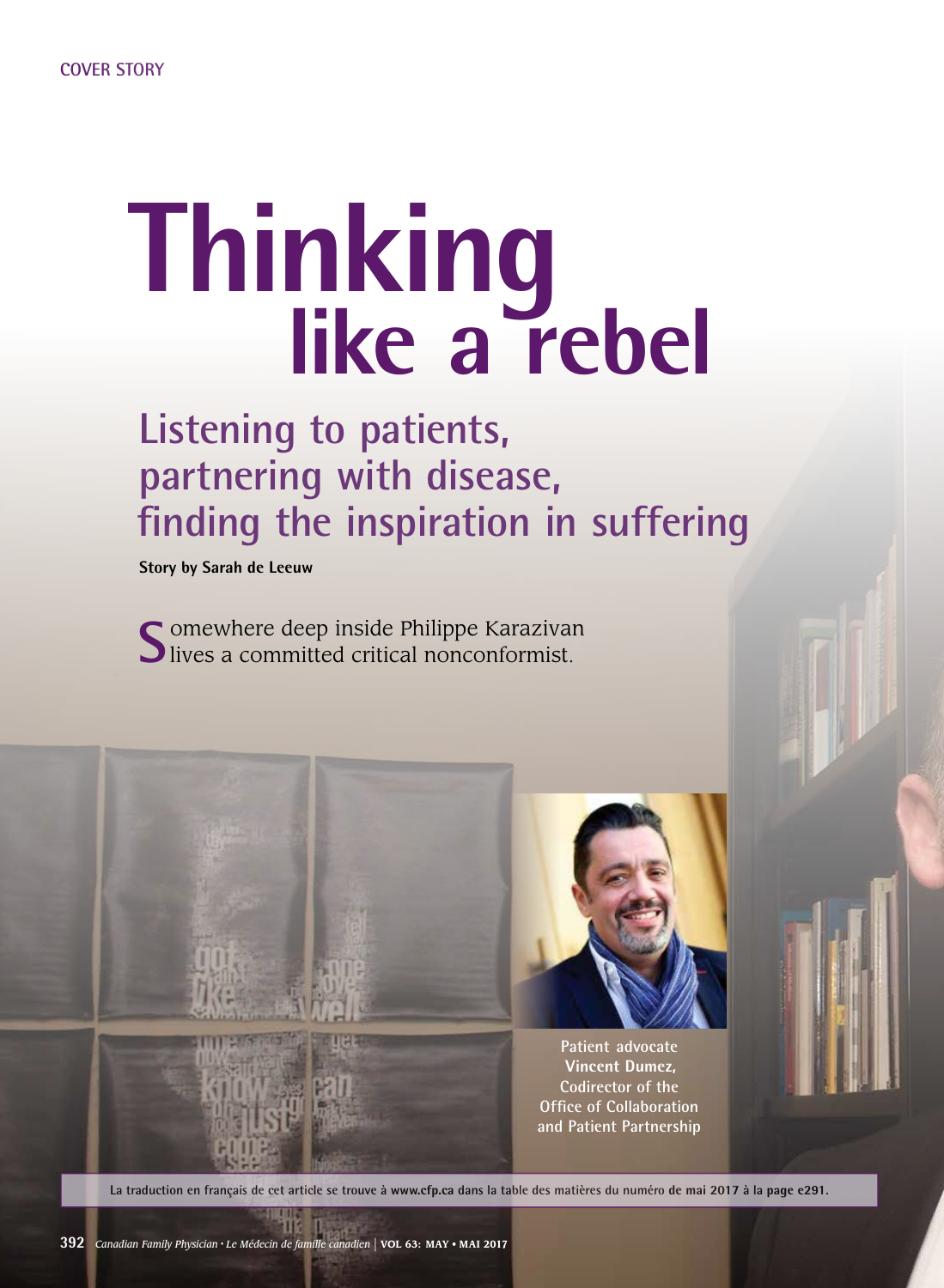The walls of Dr Karazivan's office at the University of Montreal in Quebec, where he shares a research and he walls of Dr Karazivan's offce at the University of education leadership role with patient-advocate Vincent Dumez and where they are working on the Patient as Partner project<sup>1,2</sup> and preparing to launch the first ever master's degree in research for patients in 2018, are festooned with rebel imagery.

A life-sized image of gun-slingin' cowboy Clint Eastwood, rollie bitten between pinched fghting lips in *The Good, The Bad and The Ugly.* A collection of Bob Dylan lyrics from the poet's early days of writing back against authoritarianism. Karazivan applauds Dylan's recent Nobel Prize win and speaks plainly about being utterly moved by Patti Smith's subsequent performance of "A Hard Rain's A-Gonna Fall" at the gala awards evening, replete with her now famous voice-quavering mistake.

Karazivan, in other words, is genuinely, fully, sincerely on the side of the outlaw, the broken one, the underdog, the little guy, the person who might have failed a time or two, the one among us who hasn't been heard and has suffered, the artist, the one who's just been told the way it's gonna be. These beliefs extend to a life's work of putting patients' perspectives at the heart of understanding medicine and health care practices.

"Let me give you an example. I was working with a resident. The resident came to me and told me about an interaction with a patient. The patient had come in and said he was experiencing a lot of lower back pain. He was asking for a doctor's authorization to take 3 weeks off from work. The resident said they performed an exam but could not decide conclusively what kind of pain the patient was in. 'So,' said the resident proudly, 'I signed for 2 weeks off. Not a day more!' I asked the resident, what is the difference to you between 2 weeks and 3 weeks? If a patient *says* they are in pain, why don't we just believe them? What are we guarding against?"

That question of guarding *against* something, that question of not intrinsically believing a patient, of thinking clinical or physician opinion is worth more than a patient's word or experience, really riles Dr Karazivan.

"Who is winning by not granting a patient 3 weeks off work if that's what he's asking for? Is the patient winning? No. Is the physician winning? No. The only person who is winning is the guy's boss at work. Is that who we are working for? Shouldn't we be working for the patient? Every day we seem to be living in fear about being manipulated by patients—but what about being manipulated by systemic power and inequities, what about capitalism? For me, the job of a physician is to be on the side of our patient."

PHOTO Dr Karazivan in his office at the University of Montreal.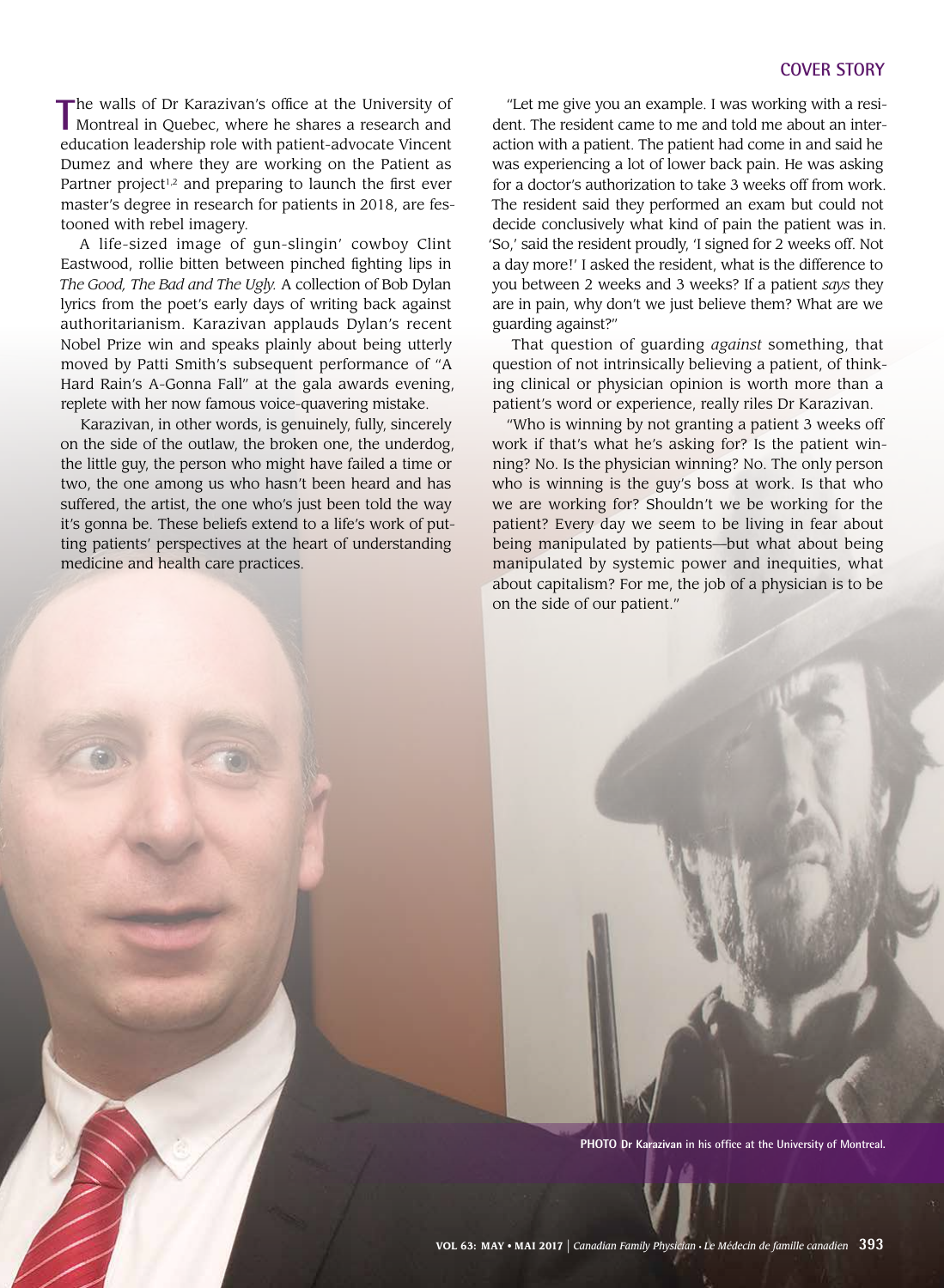## **COVER STORY**

 worst information, and draw the worst conclusions. Now imagine Other examples of physician scepticism about patients also anger Dr Karazivan: "Be truthful. We all have this prejudice that when a patient goes on the Internet, they will go to the worst sites, get the rethinking that. Imagine a mother who brings in her 4-year-old son who has a fever. That mother will have put her hand on her son's head so many times. Maybe she will have called her own mother, and she will have learned something. Then maybe she will call the pharmacist, and she will have learned something more. Then maybe she will go onto the Internet. And she will have learned something. All the time she will be watching her son, caring for her son. She will have been the coordinator of her son's care. But in the 15 minutes she spends with the doctor, we will deny her all that knowledge. And mostly she will just leave, with some antibiotics, feeling guilty she didn't come in sooner. That's crazy."

Part of the solution, Karazivan believes, is integrating patients as mentors to undergraduate medical students, a project he's been working on for years. "When you talk to patients living with disease, they don't talk about living in a lesser state. It's a new form of normal. And it often creates in them new possibilities that can only happen in their new state. We have to understand that patients know things about their disease that no physician can ever know as deeply. That patient is your partner."

 ognize, value, teach, consider them." Karazivan is proud when Another part of the solution, believes Karazivan, is breaking down elitist ideals about medicine having a monopoly on knowledge: "Other forms of knowledge exist and we need to accept, reche proclaims "I read more philosophy, anthropology, sociology literature than I do literature from medicine. What I love about medicine is the *social* science, not only the medical science." This

**66** PATIENTS KNOW THINGS about their disease that no physician can ever know as deeply. that patient is your partner